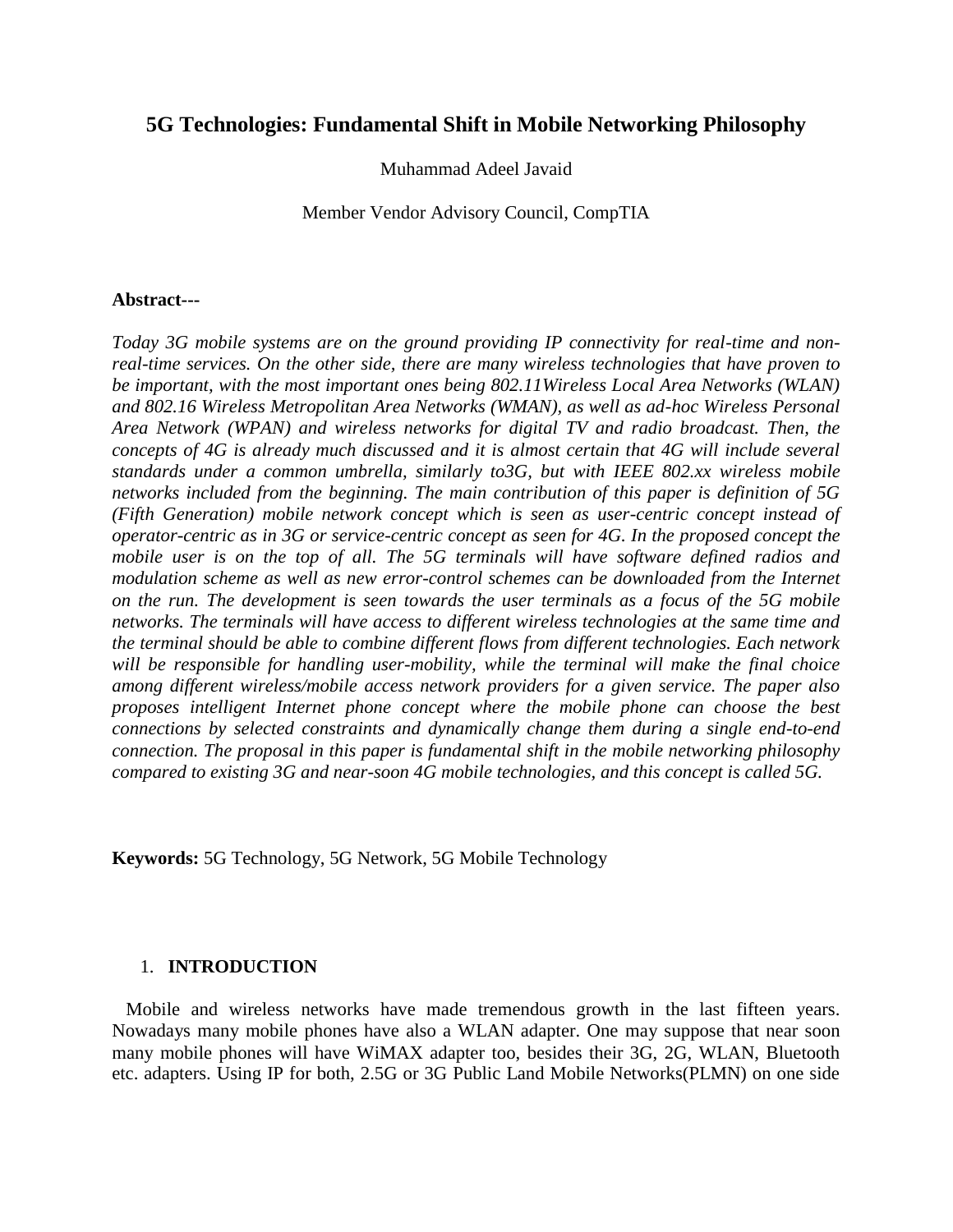and WLAN on the other, raised research on their integration, which was mainly divided into loose and tight coupling.

 Regarding the 4G, its focus is towards seamless integration of cellular networks such as GSM and3G, WLAN and Bluetooth. Multimode user terminals are seen as must have for 4G, but different security mechanisms and different QoS support in different wireless technologies remain a challenge. However, AAA integration among different wireless networks (e.g. PLMN and WLAN) is functioning in practice even today. But, different wireless networks from a single terminal are used exclusively, that is, there is no combining of different wireless access technologies for a same session (e.g., FTP download).

 The proposed Open Wireless Architecture (OWA) in [6] is targeted to provide open baseband processing modules with open interface parameters to support different existing as well as future wireless communication standards.

 The OWA is targeted to MAC/PHY layers of future (4G) mobile terminals. The referenced work above provides a ground for definition of a concept for beyond 4G mobile networks, referred in this paper as 5G mobile networks.



Fig. 1. Seamless connections of networks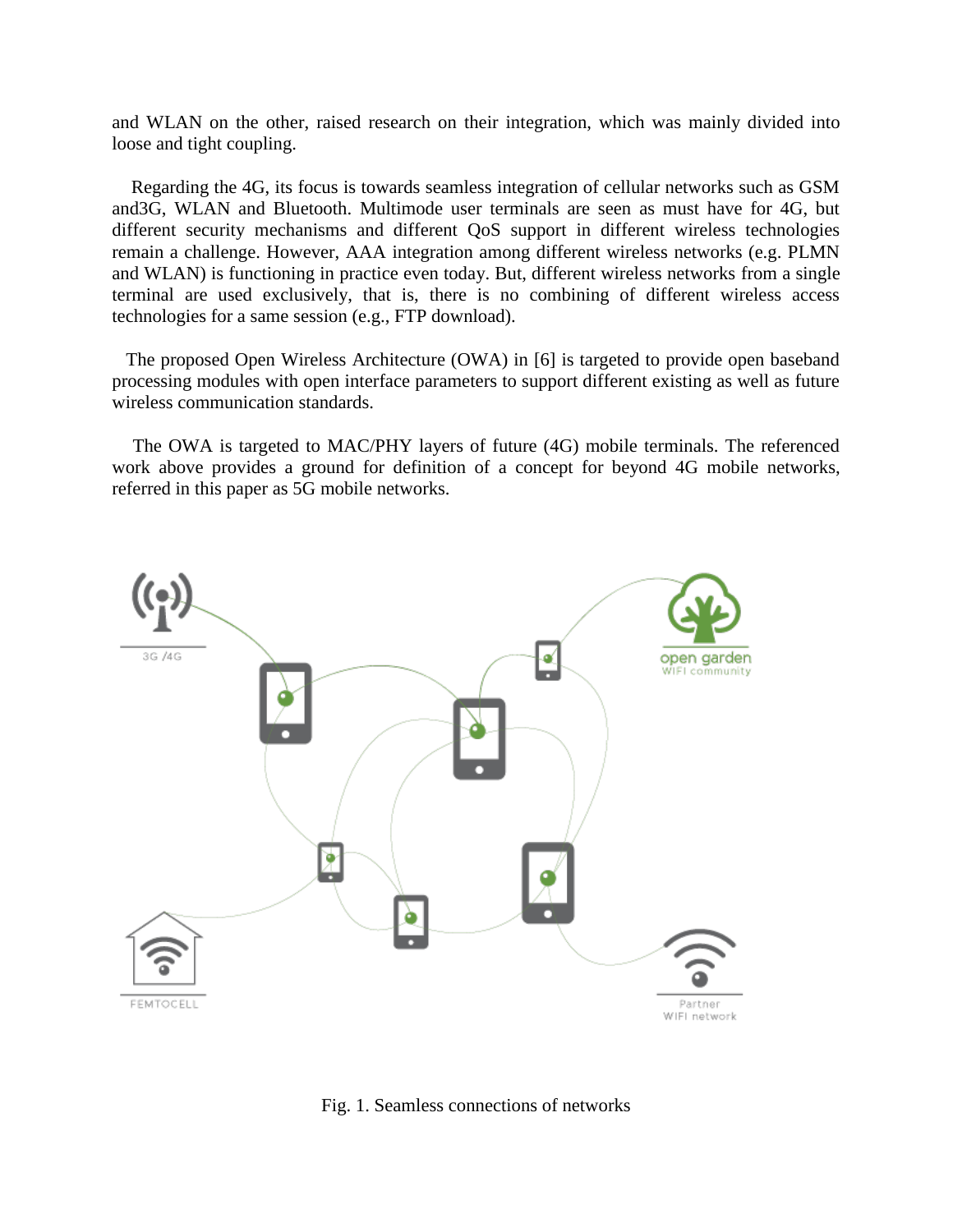# 2. **FEATURES OF FOURTH GENERATION TECHNOLOGY**

 There are several reasons which are sufficient to answer a simple question- why do we need to adopt 4G technology. Below are some of the features of 4G which make it an "above all" technology.

# **2.1 High performance**

 Industry experts say that users will not be able to take advantages of rich multimedia content across wireless networks with 3G. In contrast to this 4G will feature extremely high quality video of quality comparable to HD (high definition) TV. Wireless downloads at speeds reaching 100 Mbps, i.e. 50 times of 3G, are possible with4G.

#### **2.2 Interoperability and easy roaming**

 Multiple standards of 3G make it difficult to roam and interoperate across various networks, whereas 4G provides a global standard that provides global mobility. Various heterogeneous wireless access networks typically differ in terms of coverage, data rate, latency, and loss rate. Therefore, each of them is practically designed to support a different set of specific services and devices, 4G will encompass various types of terminals, which may have to provide common services independently of their capabilities. This concept is referred to as service personalization.

#### **2.3 Fully converged services.**

 **I**f a user want to be able to access the network from lots of different platforms: cell phones, laptops, PDAs he is free to do so in 4G which delivers connectivity intelligent and flexible enough to support streaming video, VoIP telephony, still or moving images, e-mail, Web browsing, e-commerce, and location-based services through a wide variety of devices. That means Freedom for consumers.

#### **2.4 Low cost**

 4G systems will prove far cheaper than 3G, since they can be built atop existing networks and won't require operators to completely retool and won't require carriers to purchase costly extra spectrum. In addition to being a lot more cost efficient, 4G is spectrally efficient, so carriers can do more with less.

#### **2.5 Devices: more user friendly interface**

 4G devices are expected to be more visual and intuitive rather than today's text and menu based systems. They will be able to interact with the environment around it and act accordingly.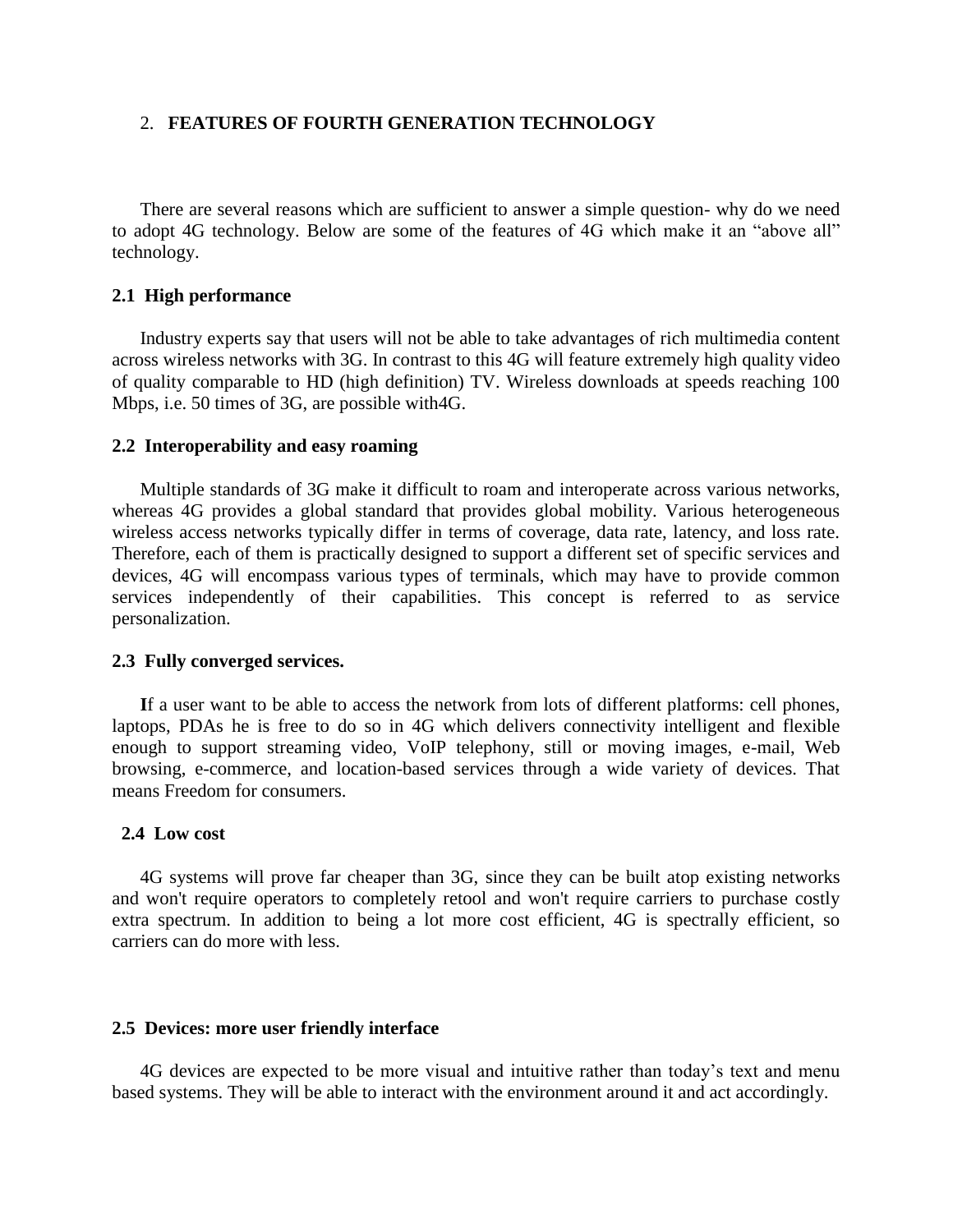### **2.6 Enhanced GPS Services**

 **I**n addition to locating individuals, a 4G version of GPS tech might be able to let people be virtually present in a variety of places.

# **2.7 Scalability**

 It is most challenging aspect of the mobile networks. It refers to ability to handle ever increasing number of users and services. Since an all IP core layer of 4G is easily scalable, it is ideally suited to meet this challenge

# **2.8 Crisis-Management applications**

 Natural disasters can affect the entire communications infrastructure is in disarray. Restoring communications quickly is essential. With wideband wireless mobile communications Internet and video services, could be set up in hours instead of days or even weeks required for restoration of wire line communications.

# **3. CHALLENGES IN MIGRATION TO 4G**

# **3.1 Multimode user terminals**

 With 4G there will be a need to design a single user terminal that can operate in different wireless networks and overcome the design problems such as limitations in size of the device, its cost and power consumption. This problem can be solved by using software radio approach i.e. user terminal adapts itself to the wireless interfaces of the network.

# **3.2 Selection among various wireless systems.**

 Every wireless system has its unique characteristics and roles. The proliferation of wireless technologies complicates the selection of most suitable technology for a particular service at a particular place and time. This can be handled by making the selection according to the best possible fit of user QoS requirements and available network resources.

# **3.3 Security**

 Heterogeneity of wireless networks complicates the Security issue. Dynamic reconfigurable, adaptive and lightweight security mechanisms should be developed.

# **3.4 Network infrastructure and QoS support**

 Integrating the existing non-IP and IP-based systems and providing QoS guarantee for endto-end services that involve different systems is also a big challenge.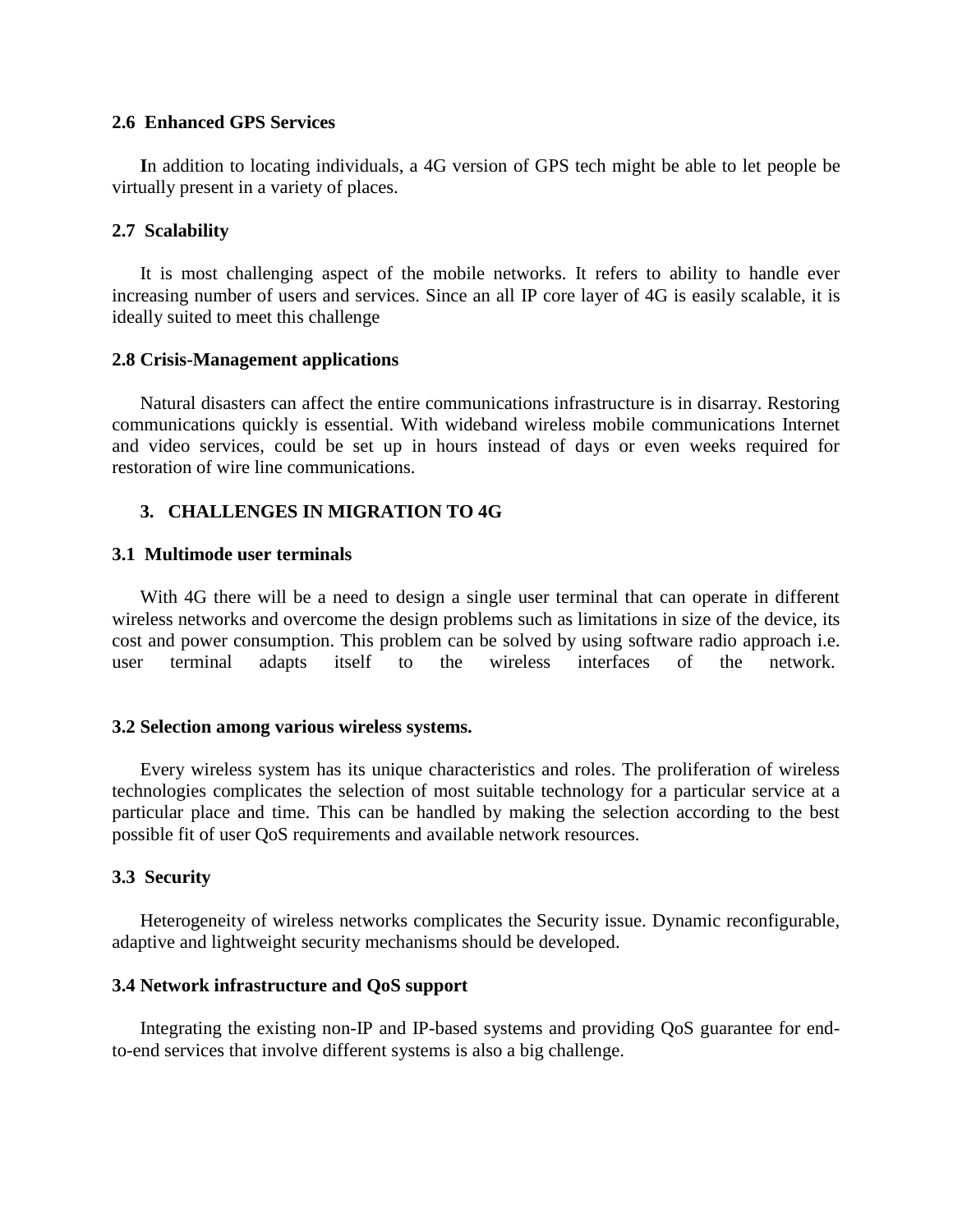### **3.5 Charging/ billing**

 It is troublesome to collect, manage and store the Customers' accounts information from multiple service providers. Similarly, billing customers with simple but information is not an easy task.

#### **3.6 Attacks on application level**

 4G cellular wireless devices will be known for software applications which will provide innovative feature to the user but will introduce new holes, leading to more attacks at the application level.

# **3.7 Jamming and spoofing**

 Spoofing refers to fake GPS signals being sent out, in which case the GPS receiver thinks that the signals comes from a satellite and calculates the wrong co-ordinates. Criminals can use such techniques to interfere with police work. Jamming happens when a transmitter sending out signals at the same frequency displaces a GPS signal.

# **3.8 Data encryption**

 If a GPS receiver has to communicate with the central transmitter then the communication link between these two components is not hard to break and there is a need of using encrypted data.

# **4. CONCEPT FOR 5G MOBILE NETWORKS**

 The 5G terminals will have software defined radios and modulation schemes as well as new error-control schemes that can be downloaded from the Internet. The development is seen towards the user terminals as a focus of the 5G mobile networks. The terminals will have access to different wireless technologies at the same time and the terminal should be able to combine different flows from different technologies. The vertical handovers should be avoided, because they are not feasible in a case when there are many technologies and many operators and service providers. In 5G, each network will be responsible for handling user-mobility, while the terminal will make the final choice among different wireless/mobile access network providers for a given service. Such choice will be based on open intelligent middleware in the mobile phone. Now, we will go through all OSI layers (Fig. 1) in the 5G mobile terminal design (Fig. 2).

#### **4.1 Physical/MAC layers**

 Physical and Medium Access Control layers i.e. OSI layer 1 and OSI layer 2, define the wireless technology. For these two layers the 5G mobile networks is likely to be based on Open Wireless Architecture [6].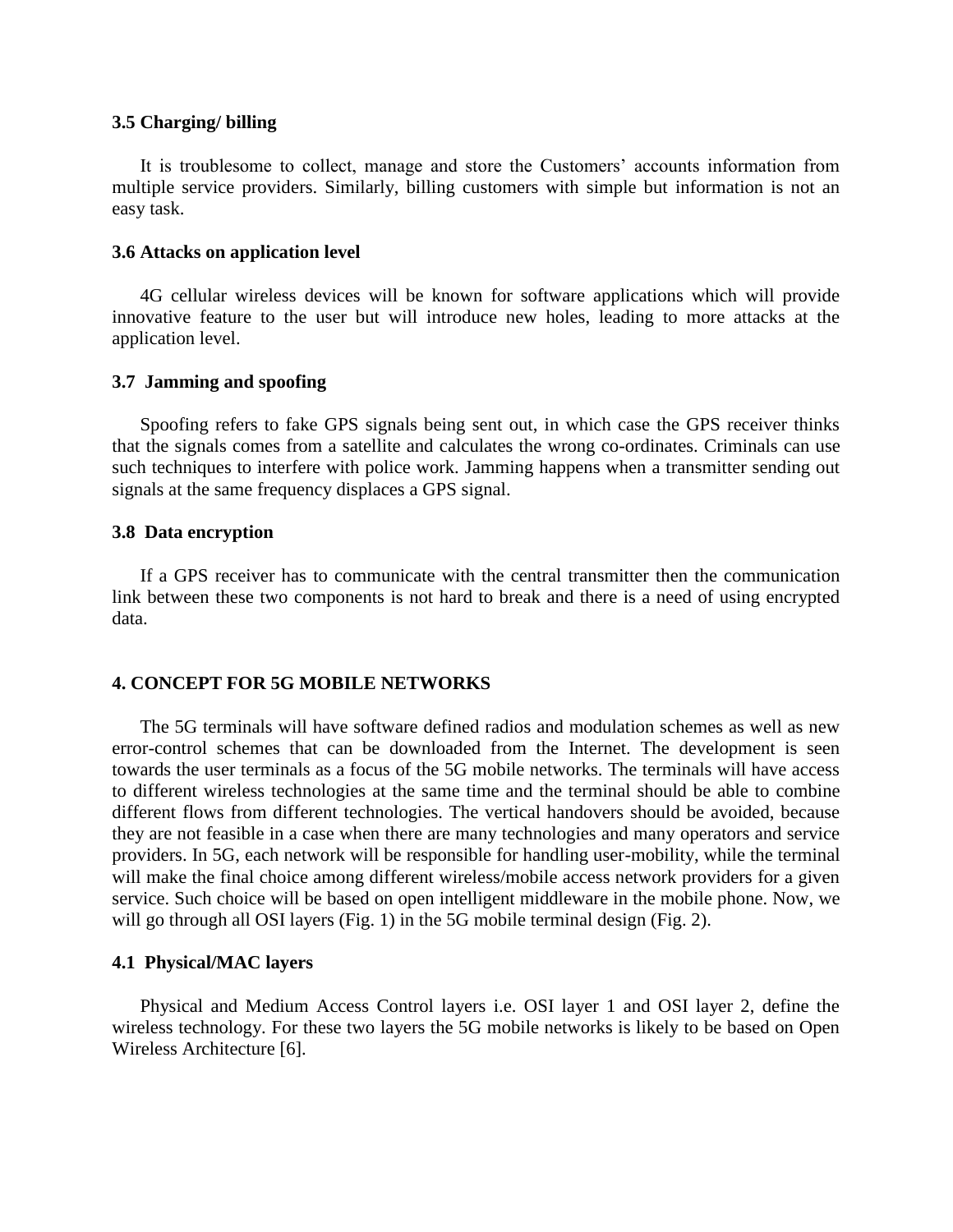#### **4.2 Network layer**

 The network layer will be IP (Internet Protocol), because there is no competition today on this level. The IPv4 (version 4) is worldwide spread and it has several problems such as limited address space and has no real possibility for QoS support per flow. These issues are solved in IPv6, but traded with significantly bigger packet header. Then, mobility still remains a problem. There is Mobile IP standard on one side as well as many micro-mobility solutions (e.g., Cellular IP, HAWAII etc.). All mobile networks will use Mobile IP in 5G, and each mobile terminal will be FA (Foreign Agent), keeping the CoA (Care of Address) mapping between its fixed IPv6 address and CoA address for the current wireless network. However, a mobile can be attached to several mobile or wireless networks at the same time. In such case, it will maintain different IP addresses for each of the radio interfaces,

While each of these IP addresses will be CoA address for the FA placed in the mobile Phone. The fixed IPv6 will be implemented in the mobile phone by 5G phone manufactures.

The 5G mobile phone shall maintain virtual multi-wireless network environment. For this purpose there should be separation of network layer into two sub-layers in 5G mobiles (Fig. 3) i.e.: Lower network layer (for each interface) and Upper network layer (for the mobile terminal). This is due to the initial design of the Internet, where all the routing is based on IP addresses which should be different in each IP network world wide. The middleware between the Upper and Lower network layers (Fig. 3) shall maintain address translation from Upper network address (IPv6) to different Lower network IP addresses (IPv4 or IPv6), and vice versa.

### **4.3 Open Transport Protocol (OTA) layer**

 The mobile and wireless networks differ from wired networks regarding the transport layer. In all TCP versions the assumption is that lost segments are due to network congestion, while in wireless networks losses may occur due to higher bit error ratio in the radio interface. Therefore, TCP modifications and adaptation are proposed for the mobile and wireless networks, which retransmit the lost or damaged TCP segments over the wireless link only. For 5G mobile terminals will be suitable to have transport layer that is possible to be downloaded and installed. Such mobiles shall have the possibility to download (e.g., TCP, RTP etc. or new transport protocol) version which is targeted to a specific wireless technology installed at the base stations. This is called here Open Transport Protocol - OTP.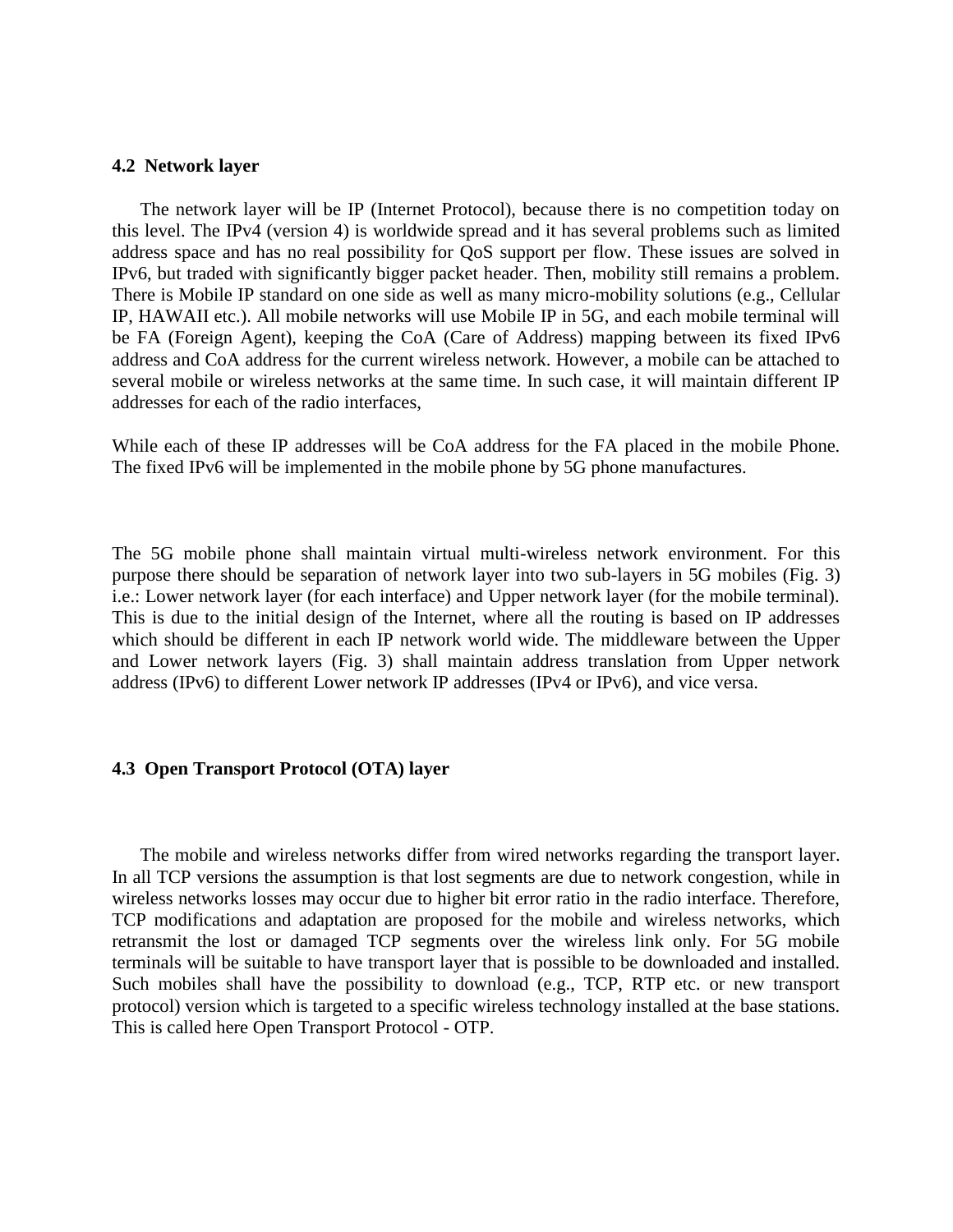# **4.4 Application layer**

 Regarding the applications, the ultimate request from the 5G mobile terminal is to provide intelligent QoS management over variety of networks. Today, in mobile phones the users manually select the wireless interface for particular Internet service without having the possibility to use QoS history to select the best wireless connection for a given service. The 5G phone shall provide possibility for service quality testing and storage of measurement information in information databases in the mobile terminal. The QoS parameters, such as delay, jitter, losses, bandwidth, reliability, will be stored in a database in the 5G mobile phone with aim to be used by intelligent algorithms running in the mobile terminal as system processes, which at the end shall provide the best wireless connection upon required QoS and personal cost constraints. With 4G, a range of new services and models will be available. These services and models need to be further examined for their interface with the design of 4G systems. The process of IPv4 address exhaustion is expected to be in its final stages by the time that 4G is deployed. Therefore, IPv6 support for 4G is essential in order to support a large no. of wirelessenabled devices. IPv6 removes the need for NAT (Network Address Translation) by increasing the no. of IP addresses. With the available address space and number of addressing bits in IPv6, many innovative coding schemes can be developed for 4g devices and applications that could help in the deployment of 4G network and services. The fourth generation promises to fulfill the goal of PCC (personal computing and communication)—a vision that affordably provides high data rates everywhere over a wireless network [3]. In the future wireless networks there must be a low complexity of implementation and an efficient means of negotiation between the end users and the wireless infrastructure. The Internet is the driving force for higher data rates and high speed access for mobile wireless users. This will be the motivation for an all mobile IP based core network evolution.

# **5. 5G Architecture**

 5G is being developed to accommodate the QoS and rate requirements set by forthcoming applications like wireless broadband access, Multimedia Messaging Service (MMS), video chat, mobile TV, HDTV content, Digital Video Broadcasting (DVB), minimal services like voice and data, and other services that utilize bandwidth. The definition of 5G is to provide adequate RF coverage, more bits/Hz and to interconnect all wireless heterogonous networks to provide seamless, consistent telecom experience to user.

#### **5.1 Evolved Packet Core (EPC)**

 Evolved Packet Core is the IP-based core network defined by 3GPP (Telecom standard) for use by LTE and other access technologies. The goal of EPC is to provide simplified all IP core network architecture to efficiently give access to various services such as the ones provided in IMS (IP Multimedia Subsystem). EPC consists essentially of a Mobility Management Entity (MME) & access agnostic gateways foe routing of user datagram. EPC will be a completely new architecture for wireless operators, one that emulates the IP world of data Communication rather than the voice- centric world of wireless. EPC is based on flat IP network theory.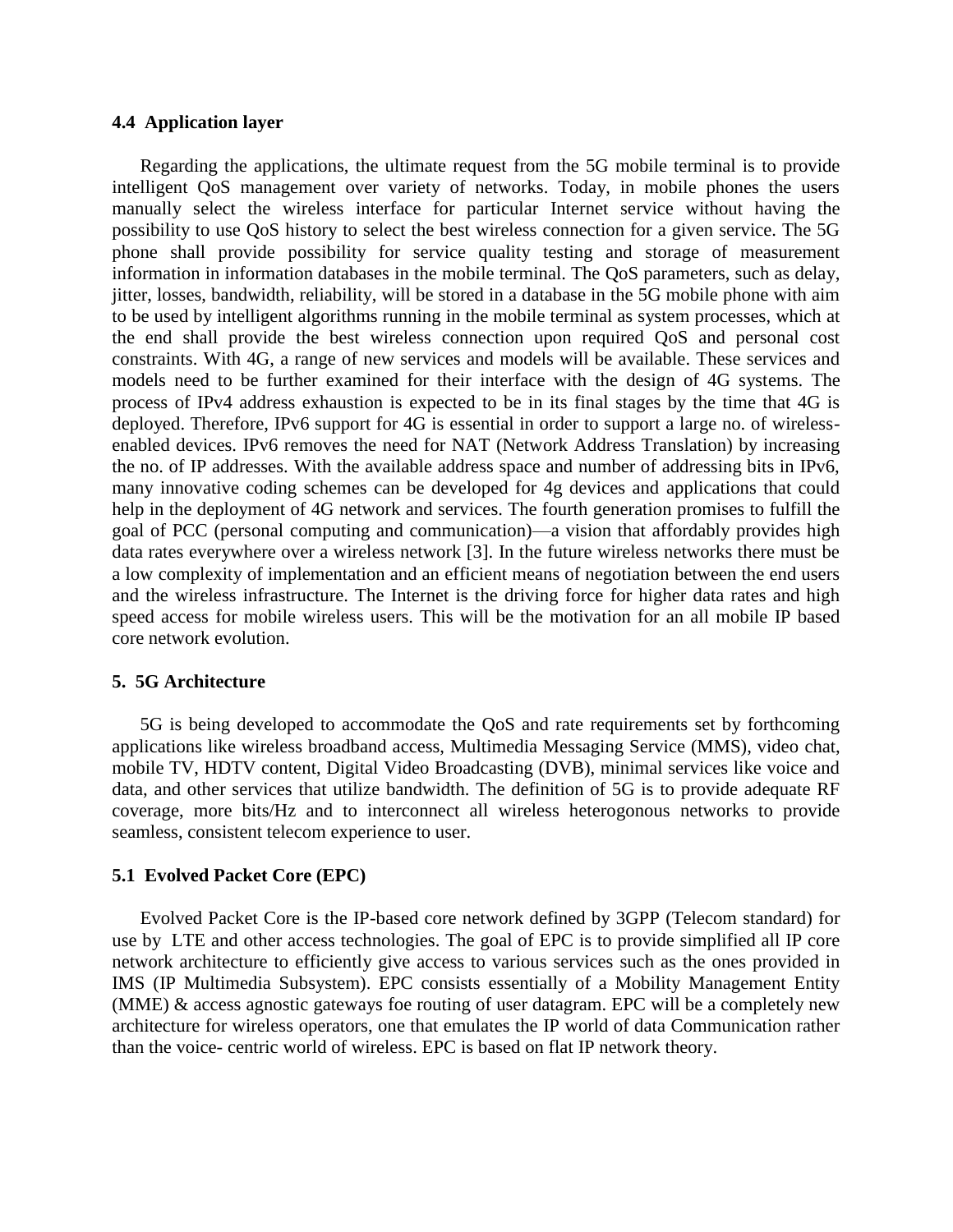#### **5.2 FLAT IP ARCHITECURE**

### **5.2.1 Premise of 5G, is resting on All IP architecture.**

 Mobile networks have been designed up to this point — for circuit- switched voice. Wireless networks were designed in a hierarchal fashion to aggregate, authenticate, manage and direct calls. A BSC aggregates calls from multiple base stations, allocates radio channels, enables handoffs between base stations and passes on calls to an even more centralized mobile switching centre. As packet data networks emerged, they were overlaid on the existing voice-centric architecture, using the BSC for the same mobility management functions and adding the SGSN and GGSN in the case of GSM/UMTS and a PDSN in the case of CDMA to route and manage data sessions, as well as to connect to the Internet or appropriate IP network. As data traffic is increasing rapidly, this voice centric architecture has become cumbersome and harder to manage with too many network entities. Flat network architecture removes that voice-centric hierarchy from the network. Instead of overlaying a packet data core on the voice network, separate and much-simplified data architecture can be implemented that removes the multiple elements from the network chain. BSC functions are divided between Base station and media gateway router. Base station will communicate directly via 3GDT (3G direct tunnel) with media gateway over WAN (Carrier Ethernet, MW, DWDM etc). Some of the functions of BSC/RNC such as Radio resource management, Radio Bearer Control, and Dynamic allocations of resources will be handled by base stations, while functions such as Distribution of paging messages, Security will be function by mobility manager, located in Gateway router.

 This approach has clearly visible advantages. It will save significant amount of Capex and Opex as, service provider will have fewer hopes and fewer network entities. By reducing the number of hops on the network, data travels faster between end points, greatly reducing the network latency to help support real-time applications such as voice over IP (VoIP), gaming and videoconferencing. The flat IP architectures have emerged with WiMAX, and future LTE networks will be flat by definition.

#### **6. CONCLUSIONS**

 In this paper we have proposed 5G mobile phone concept, which is the main contribution of the paper. The 5G mobile phone is designed as an open platform on different layers, from physical layer up to the application. The proposed concept adapts Open Wireless Architecture proposed for 4G mobile terminals, and provides further changes from network up to application layer. The network layer is divided into two sub-layers to provide all-IP connectivity in environment with plenty of wireless/mobile technologies as well as network and/or service providers. Open Transport Layer is proposed with aim to allow usage of wireless specific implementations of transport protocols. Finally, we propose possibility for selection of different wireless technologies upon different QoS constraints (and cost constraints) for different services, real-time (VoIP, streaming, IPTV etc.) or non-real-time (web, messaging, gaming etc.). For such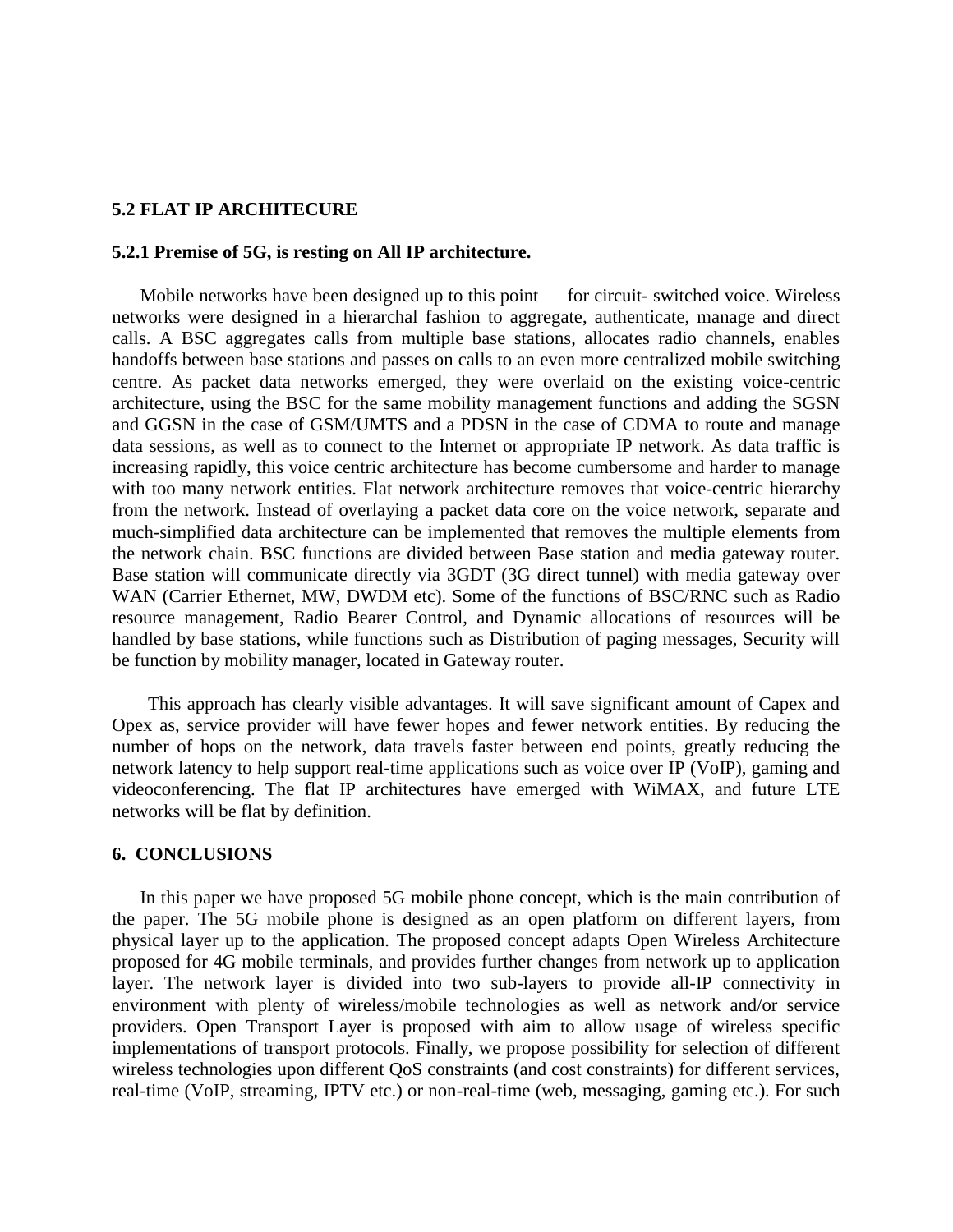purpose, 5G mobile terminals should maintain database which will keep statistical information regarding the services and the available wireless technologies in the phone. Currently, the ongoing work is on the modules that shall provide the best QoS and lowest cost for a given service using one or more than one wireless technology at the same time from the 5G mobile phone.

# **7. REFERENCES**

[1] Toni Janevski, "A System for PLMN- WLAN Internetworking", Journal *of Communications and Networks (JCN)*, pp.192-206, Vol 7, No. 2, June 2005.

[2] Janise McNair, Fang Zhu, "Vertical Handoffs in Fourth-Generation Multinetwork Environments", *IEEE Wireless Communications*, June2004.

[3] Toni Janevski, "Traffic Analysis and Design of Wireless IP Networks", *Artech House Inc*., Boston, USA, 400 p., May 2003.

[4] Suk Yu Hui, Kai Hau Yeung, "Challenges in the Migration to 4G Mobile Systems", *IEEE Communications Magazine*, December 2003.

[5] A. Bria, F. Gessler, O. Queseth, R. Stridth, M. Unbehaun, J.Wu, J.Zendler, "4-th Generation Wireless Infrastructures: Scenarios and Research Challenges", *IEEE Personal Communications,* Vol. 8, No. 6, December 2001.

[6] Willie W. Lu, "An Open Baseband Processing Architecture for Future Mobile Terminals Design", *IEEE Wireless Communications*, April 2008.

[7] Jivesh Govil, Jivika Govil, "5G : Functionalities development and an Analysis of Mobile Wireless Grid", *First International Conference on Emerging Trends in Engineering and Technology.*

[8] Simone Frattasi, Hanane Fathi, Frank H.P Fitzek and Ramjee Prasad, Aalborg University; Marcos D. Katz, Samsung Electronics, "Defining 4G Technology from the User's Perspective." *IEEE Network January/ February 2006.*

[9] K.R.Santhi, G. Senthil Kumaran, "Migration to 4 G: Mobile IP based Solutions" *Proceedings of the Advanced International Conference on Telecommunications and International Conference on Internet and Web Applications and Services* (AICT/ICIW 2006).

[10] Robert Berezdivin, Robert Breinig, and Randy Topp, Raytheon, "Next- Generation Wireless Communications Concepts and Technologies" 0163- 6804/02/2002 *IEEE, IEEE Communications Magazine,* March 2002.